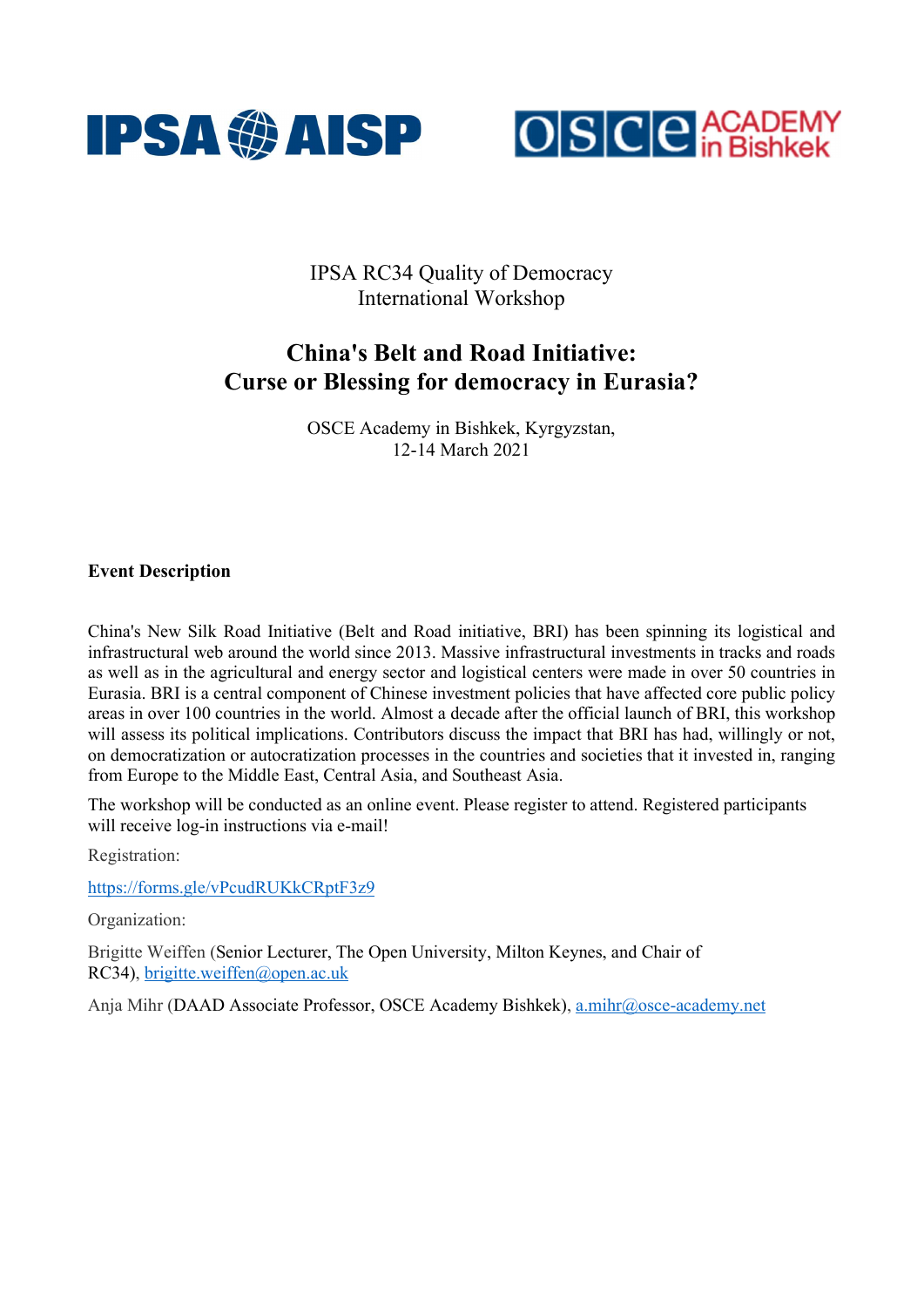# PROGRAM

The schedule is in Bishkek local time. Please convert to your local time (for example here: https://www.thetimezoneconverter.com/)

## Friday 12 March 2021

# 14:00-14:30 Welcome notes

Alexander Wolters, Director, OSCE Academy, Bishkek, Kyrgyzstan

#### Introductory remarks

Anja Mihr, DAAD Associate Professor, OSCE Academy, Bishkek, Kyrgyzstan Brigitte Weiffen, Senior Lecturer, The Open University, United Kingdom

- 14:30-15:30 Keynote Lecture: Future Impact of BRI in Eurasia Richard Pomfret, Professor of Economics, University of Adelaide, Australia
- 15:45-17:00 Panel 1: BRI and political and economic transformation

## The Belt and Road Initiative and Its impact on Human Rights and Democracy  $- A$ Mixed-Method Analysis

Marketa Maria Jerabek, Researcher, NEPEI, University of São Paulo, Brazil

#### Road to peace or bone of contention? The impact of the Belt and Road Initiative on conflict states

Pascal Abb, Senior Researcher, Peace Research Institute Frankfurt (PRIF), Germany, Rob Swaine and Ilya Jones, Saferworld

Does the Institutional Environment in the Host Country Matter? Determinants of Chinese Outward Foreign Direct Investment in the Belt and Road Initiative Countries Dmitry Erokhin, Research assistant, International Institute for Applied Systems Analysis, Laxenburg, Austria

## Saturday 13 March 2021

- 14:00-15:00 Keynote Lecture: Official visions of democracy in Xi Jinping's China Heike Holbig, Professor, Center for Interdisciplinary Studies in East Asia, Department of Political Sciences, Goethe University Frankfurt, Germany
- 15:00-16:00 Panel 2: Regime change and BRI

Black Knight Rising: China's Strategies to Promote Autocracy around the World Henoch Gabriel Mandelbaum, University of São Paulo (USP), Brazil, and Brigitte Weiffen, The Open University, United Kingdom

Chinese surveillance technologies in the Eurasia. A catalysator for authoritarian tendencies or enabler of democratic reform

Tobias Burgers, Assistant Professor, Cyber Civilization Research Center, Keio University, Tokyo, Japan